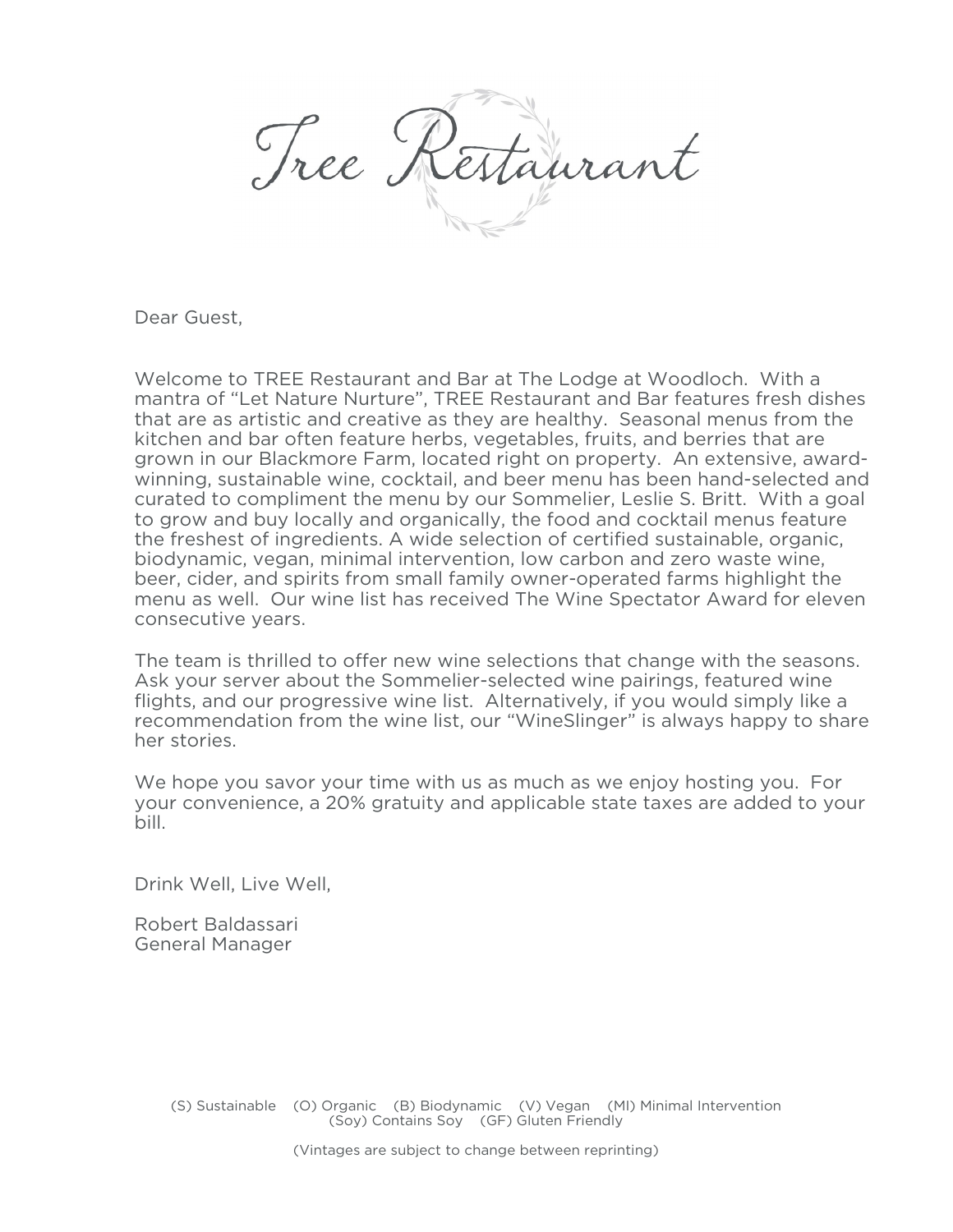Cestaurant Tree K

# **GLASS OFFERINGS**

| <b>FIZZ</b>                                                              |     |
|--------------------------------------------------------------------------|-----|
| Prosecco, Bianca Vigne, D.O.C, Italy N/V (O Farmed)                      | 15  |
| Brut Rosé Kir Yianni, AKAIKAS, PDO Amyndeon, Northwestern Greece N/V (S) | 15  |
| American Sparkling, Cuvée 89 by Gruet, Brut, New Mexico, N/V (O)         | 15. |
| Nik-Weis, St Urban-Hof, Cuvee Clara, Deutscher Sekt, Mosel, Germany      | 18. |
| Champagne, Piper-Heidsieck 1785, France N/V (V)                          |     |
|                                                                          |     |

#### **WHITE**

| Riesling, Richard Böcking, Mosel, Germany 2020 Off-Dry (O) (MI)          | 15. |
|--------------------------------------------------------------------------|-----|
| Sauvignon Blanc, Spy Valley, Marlborough, New Zealand 2020 (NZs)         | 15. |
| Pinot Grigio, Montefresco, IGT Veneto, Italy 2019                        | 15. |
| Grüner Veltliner, Stone Cellars, Galen Glen, Pennsylvania 2021 (S) (V)   | 15. |
| Viognier, Decibel, Hawk's Bay, New Zealand 2020 (Cert S)                 | 15. |
| Chardonnay, Deloach Vineyards, Russian River Valley, California 2019 (O) | 16  |

## **Rosé**

| M. Chapoutier, Les Vignes de Bila-Haut, IGP Pays D'Oc, France 2021 (O) (B) | 15 |
|----------------------------------------------------------------------------|----|
| Decibel, Crownthorp Vineyard, Hawke's Bay, New Zealand 2021 (Cert S)       | 16 |

#### **Red**

Rioja, Crianza, Bodegas Muriel, Rioja D.O.Ca., Spain 2017 (S) 15 Pinot Noir, WillaKenzie Estate, Yamhill-Carlton, Willamette Valley, Ore 2018 (LIVE) 18 Chianti Classico, Donna Laura, Bramosia, DOCG Italy 2019 (Organic Grapes) 15 Malbec, Bianchi Valentin, Uco Valley, Mendoza, Argentina 2020 (S) 15 Cabernet Sauvignon, Decoy by Duckhorn, California 2019 (S) (V) 16 Bordeaux Grand Cru, Lassègue, Les Cadrans, Saint Emilion, France 2019 (S) 17 Cabernet/Merlot/P. Syrah, Highlands 41, Black Granite, Paso Robles, Calif. 2019 (O) 16 Cabernet Blend, Domain Skouras, Megas Oenos, Peloponnese, Greece 2020 (O) 16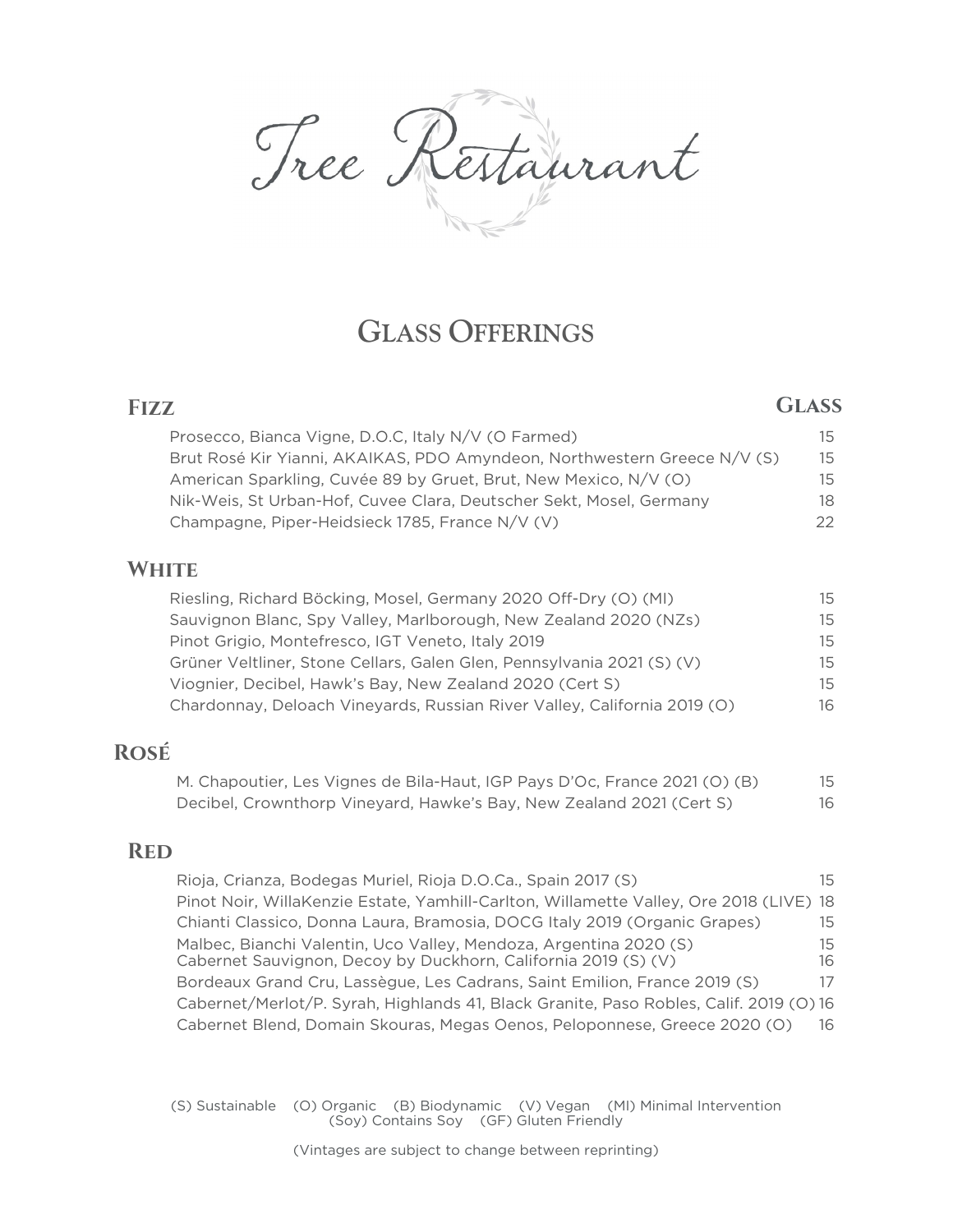Tree Restaurant

# **WINE FLIGHTS**

## Three 2 oz pours

# **UNIQUE WHITES \$15**

Gewurtztraminer, Trimbach, AOC Alsace, France 2017 (O) Grüner Veltliner, Stone Cellars Reserve, Galen Glen, Pennsylvania 2021 (S) (V) Viognier, Decibel, Hawk's Bay, New Zealand, 2020 (Cert S)

# **EVERYTHING'S COMING UP ROSÉ \$16**

Kir Yianni, AKAIKAS, Brut Rosé, PDO Amyndeon, Northwestern Greece N/V (S) M. Chapoutier, Les Vignes de Bila-Haut, IGP Pays D'Oc, France 2021 (O) (B) Decibel, Rose of Pinot Noir, Crownthorp Vineyard, Hawk's Bay, New Zealand 2021 (Cert S)

# **OLD WORLD NEW WORLD \$16**

American Sparkling Wine, Cuvee 89 by Gruet, Brut, New Mexico N/V (O) Rose, M. Chapoutier, Les Vignes de Bila-Haut, IGP Pays D'Oc, France 2021 (O) (B) Malbec, Valentin Bianchi, Uco Valley, Argentina 2019 (MI)

# **DEEP, POWERFUL REDS \$17**

Chianti Classico DOCG, Donna Laura, Bramosia, Italy 2019 (S) Cabernet Sauvignon, Decoy by Duckhorn, California 2019 (S) Bordeaux, Lassègue, Les Cadrans, Grand Cru, St Emilion, France 2019 (S)

(S) Sustainable (O) Organic (B) Biodynamic (V) Vegan (MI) Minimal Intervention (Soy) Contains Soy (GF) Gluten Friendly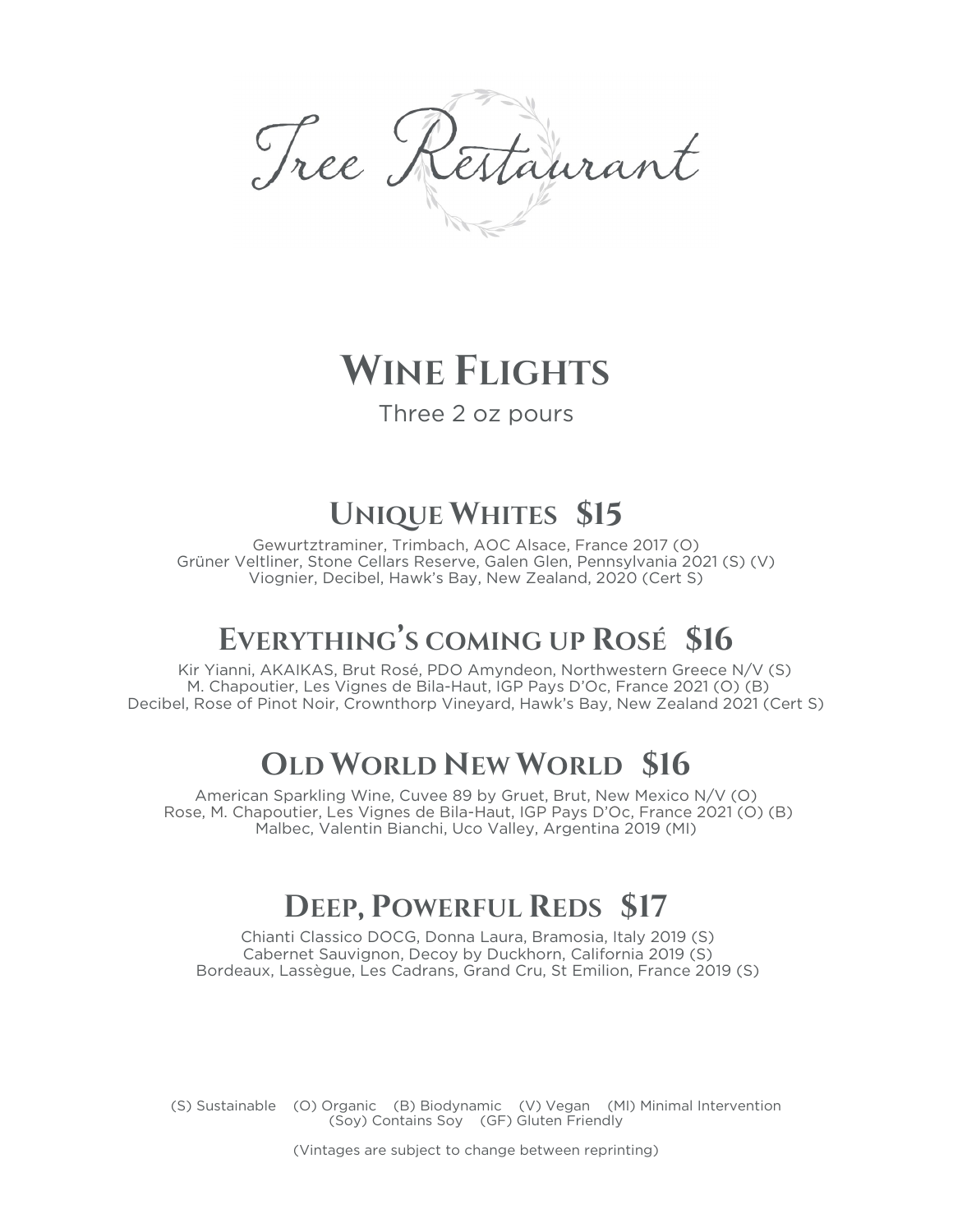Tree Restaurant

The Wine List at TREE Restaurant is listed in a progressive format, with selections that reflect the true nature of the wine itself. The wines are presented in order in which they progress in flavor and texture, from lightest to fullest, and categories that define the style and format.

## **LIVELY AND REFRESHING – A PERFECT APERITIF**

| 1022 | Bianca Vigne, DOC Prosecco, Italy N/V (O Farmed)                               | 56.             |
|------|--------------------------------------------------------------------------------|-----------------|
| 1030 | Pierre Sparr, Cremant d' Alsace, Rose, Alsace, France N/V (S)                  | 53              |
|      | 1024 Schramsberg Vineyards, Blanc de Noirs, California, N/V (Napa Green)       | 86.             |
| 1027 | Gran Moraine, Brut Rosé, Yamhill-Carlton, Willamette Valley, Oregon N/V (LIVE) | 11 <sub>O</sub> |
| 1065 | Richard Böcking, Sparkling Riesling, Brut (Dry) Mosel, Germany 2018 (O)        | 80              |

## **MAJESTIC FIZZ**

| 1016 | Majolini, Franciacorta, Brut, Lombardy, Italy 1981 (O)                                 |     |
|------|----------------------------------------------------------------------------------------|-----|
| 1013 | Nik Weis, St Urbans- Hof, Cuveé Clara, Deutscher Sekt, Brut, Mosel, Germany N/V (O) 75 |     |
| 1029 | Frank Family, Blanc de Blanc, Brut, California N/V                                     | 118 |
| 1066 | Ridgeview, Bloomsbury, English Sparkling, Brut, Sussex, England N/V (S)                | 82  |
| 1099 | Nominé-Renard, Blanc de Blanc, Villevenard, France N/V (HVE) (O)                       | 120 |
| 1002 | Veuve Clicquot, Yellow Label, Reims, Champagne, France, N/V (O Grapes)                 | 130 |
| 1000 | Gosset, Grande Reserve, Brut, Champagne, France N/V (S)                                | 115 |
| 1010 | Piper-Heidsieck, 1785 Cuvee, Champagne, France N/V (V)(HVE)                            | 75. |
| 1022 | Louis Roederer, Cristal, Reims, Champagne, France 2009 (B)                             | 500 |
| 1000 | Dom Perignon, Reims, Champagne, France 2011 (O)                                        | 375 |
|      |                                                                                        |     |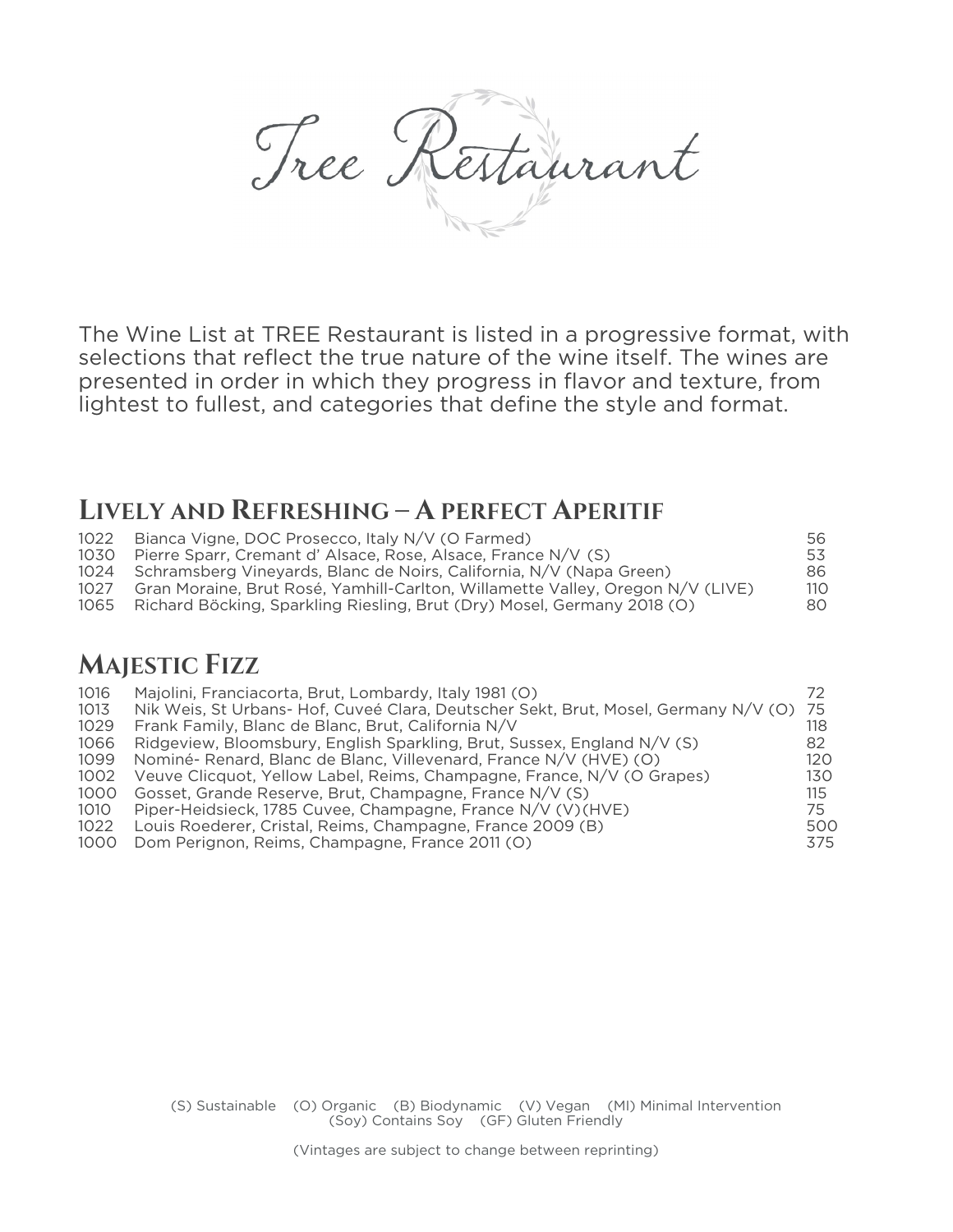Tree Restaurant

# **AROMATIC WHITES**

| 434  | Col Dei Venti, Moscato D'Asti, Comete, DOCG, Italy 2020 (Sweet) (O)                  | 36              |
|------|--------------------------------------------------------------------------------------|-----------------|
| 537  | ZOLO, Torrontes, Mendoza, Argentina 2019 (O)                                         | 36              |
| 2100 | Trimbach, Gewürztraminer, Ribeauvillé, AOC Alsace, France 2017 (O)                   | 58.             |
| 2106 | Las Bas, Gewürztraminer, Somontano, Spain 2017 (Dry)                                 | 38              |
| 530  | Domaine Segalas, A/m, Assyrtiko/Monemvasia, Santorini, Greece 2020 (V)               | 58              |
| 972  | Loveblock by Kim Crawford, Sauvignon Blanc, Marlborough, N Zealand '20 (NZs) (V)     | 45              |
| 778  | Arndorfer, Gruvee & Riesling, Vorgeschmack, Austria 2017 (MI)                        | 38              |
| 653  | Amalaya, Torrontes/Riesling, Salta, Argentina 2019 (S)                               | 32              |
| 245  | Crowded House, Sauvignon Blanc, Marlborough, New Zealand 2019 (S)                    | 34              |
| 369  | Yealands, Sauvignon Blanc, Marlborough, New Zealand 2020 (V) (S) (Carbon Zero)       | 36              |
| 124  | Barker's Marque, Sauvignon Blanc, Waverley Vineyard, Arona, New Zealand '21 (NZs)    | 38              |
| 1327 | Nik Weis St. Urbans-Hof, Piesporter Goldtröpfchen, Riesling, Germany '16 (Sweet) (O) | 80              |
| 532  | Geheimer Rat Dr. Von Bassermann-Jordan, Riesling, Germany 2017 (B) (Off Dry)         | 40 <sup>°</sup> |
| 138  | Elk Cove, Estate Riesling, Willamette Valley, Oregon 2019 (Dry) (Cert S)             | 42              |
| 1155 | Richard Böcking, Ungsberg, Riesling, Traben-Trarbach, Mosel, Germany (Dry) (O) (B)   | 52              |
| 719  | Sorentberg, Riesling, Rotschiefer, Mosel, Germany 2018 (Dry) (O)                     | 48              |

# **COOL, CRISP, LIGHTER WHITE**

| 1275 | Spy Valley, Riesling, Marlborough, New Zealand 2015 (NZs)                                | 38. |
|------|------------------------------------------------------------------------------------------|-----|
| 157  | Kellerei Cantina Terlan, Pinot Grigio, DOC Alto Adige, Italy 2019 (O)                    | 39  |
| 106  | Domaine Massiac, Sauvignon, Pays D'Oc, France 2020 (O)                                   | 38  |
| 1276 | Trimbach, Cuvée Frédéric Emile, Ribeauvillé, AOC Alsace, France 2011 (O)                 | 150 |
| 370  | Desparada, Fragment, Sauvignon Blanc, Central Coast, California 2020                     | 58  |
| 1103 | Diatom, Chardonnay, Santa Barbara Co., California 2020 (Unoaked) (S)                     | 59. |
| 985  | Mer Soleil, Silver, Santa Lucia Highlands, California 2018 (Unoaked)                     | 46. |
| 1300 | Bitouzet-Prieur, Meursault, (Chardonnay) Clos Du Cromin, Volnay, France 2017(MI) (V) 180 |     |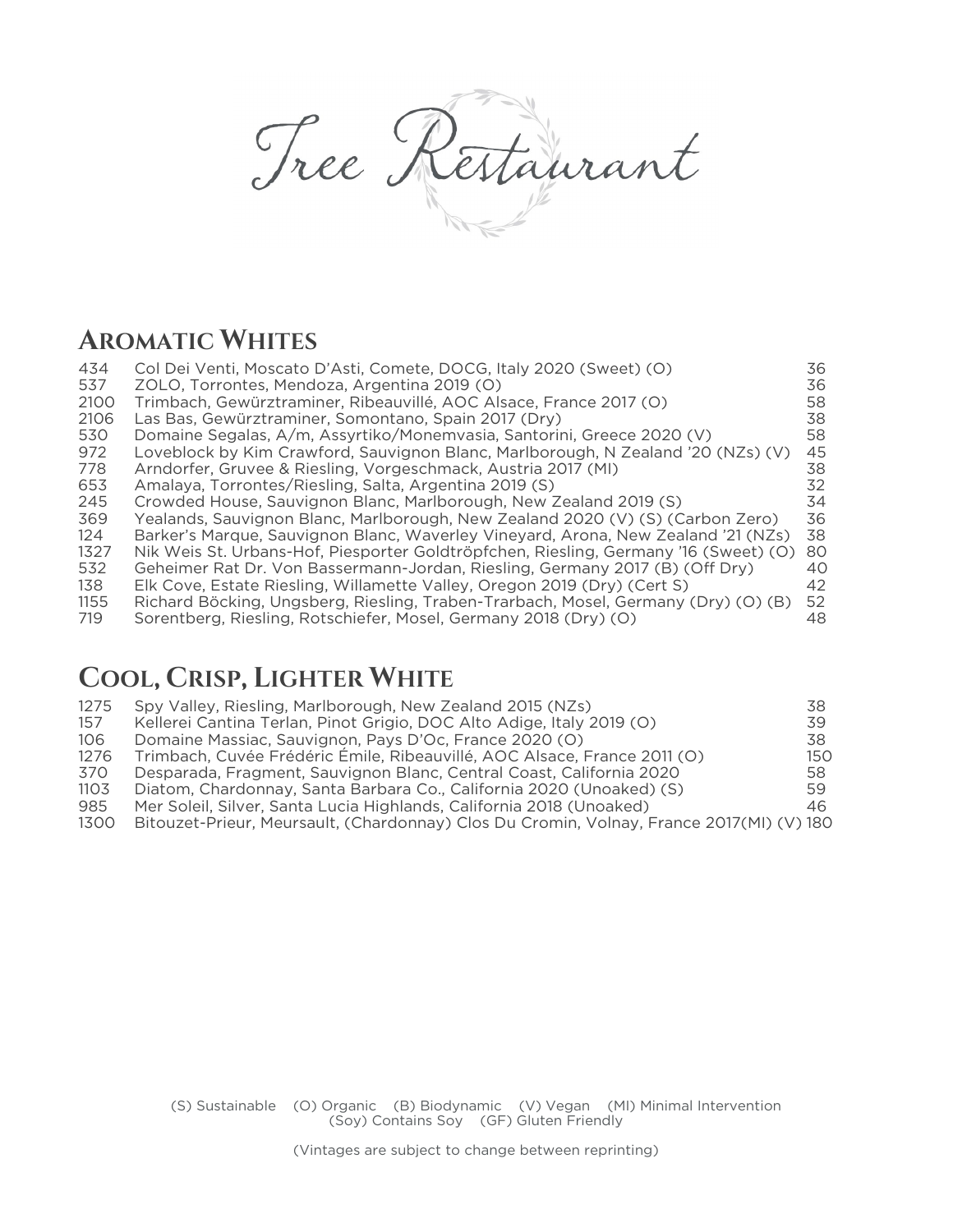Tree Restaurant

# **ROUND AND OPULENT WHITES**

| 2407 | Field Recordings, Skins, (Orange Wine) Chenin Blanc Blend, Paso Robles Ca. 2020         | 38  |
|------|-----------------------------------------------------------------------------------------|-----|
| 109  | Kellerei, Cantina Terlan, Winkl, Sauvignon Blanc, DOC Alto Adige, Italy 2017            | 70  |
| 160  | Domaine Louis Moreau, Chablis, Bourgogne, France 2018                                   | 56  |
| 140  | Chavet, Menetou-Salon, Sauvignon Blanc, Loire, France 2018 (O)                          | 42  |
| 975  | Jean-Marc et Mathieu Crochet, Sancerre, Loire, France 2019 (S)                          | 59  |
| 813  | Kutch Wines, Chardonnay, Santa Cruz Mountains, California 2015 (MI)                     | 89  |
| 100  | WillaKenzie Estate, Chardonnay, Willamette Valley, Oregon 2018 (LIVE) Salmon Safe       | 56  |
| 815  | Gran Moraine, Chardonnay, Yamhill-Carlton, Willamette Valley, Oregon 2018 (LIVE)        | 65  |
| 113  | Cambria, Katherine's Vineyard, Chardonnay, Santa Maria Vly, California, 2020 (Cert S)   | 38  |
| 221  | Baron Herzog, Chenin Blanc, Clarksburg, California 2019 (Kosher) (V)                    | 42  |
| 114  | Decibel, Viognier, Hawks Bay, New Zealand 2020 (Cert S)                                 | 58  |
| 125  | Plumpjack, Chardonnay, Reserve, Napa Valley, California 2019 (Cert S)                   | 115 |
| 154  | Freemark Abbey, Chardonnay, Napa Valley, California 2019 (Cert S)                       | 75  |
| 616  | Dom Paul Pernot, Grands Vins de Bourgogne, Puligny-Montrachet, Burgundy, Fr'19 (S) 155  |     |
| 966  | Louis Jadot, Pouilly- Fusse, Maconnais, France 2019 (V)                                 | 60  |
| 300  | Trefethen Family Vnyard Chardonnay, Oak Knoll, Napa Valley, California'18 (Napa Grn) 62 |     |
| 324  | Holden Manz, Chardonnay, Avant-Garde, Franschhoek, South Africa 2018 (MI)               | 90  |
| 982  | Grgich Hills, Chardonnay, Napa Valley, California 2018 (O)                              | 84  |

## **A ROSÉ BY ANY OTHER NAME**

|      | 1404 M. Chapoutier, Les Vignes de Bila-Haut, IGP Pays d'Oc, France 2021 (O) (B)        | 56. |
|------|----------------------------------------------------------------------------------------|-----|
| 1407 | Bonterra, Rosé, Mendocino Co. California 2020 (Climate Neutral) (CCOF)                 | 38. |
| 1411 | Maison Philippe Viallet, Vin de Savoie, France 2019 (O) (HVE)                          | 38. |
| 1401 | R. Böcking, Spätburgunder, (Pinot Noir) Traben-Trarbach, Mosel, Germany'20 (MI) (O) 46 |     |
| 1409 | Recanati, (Syrah-Petite Sirah), Galilee, Israel, 2021 (Kosher) (V)                     | 44  |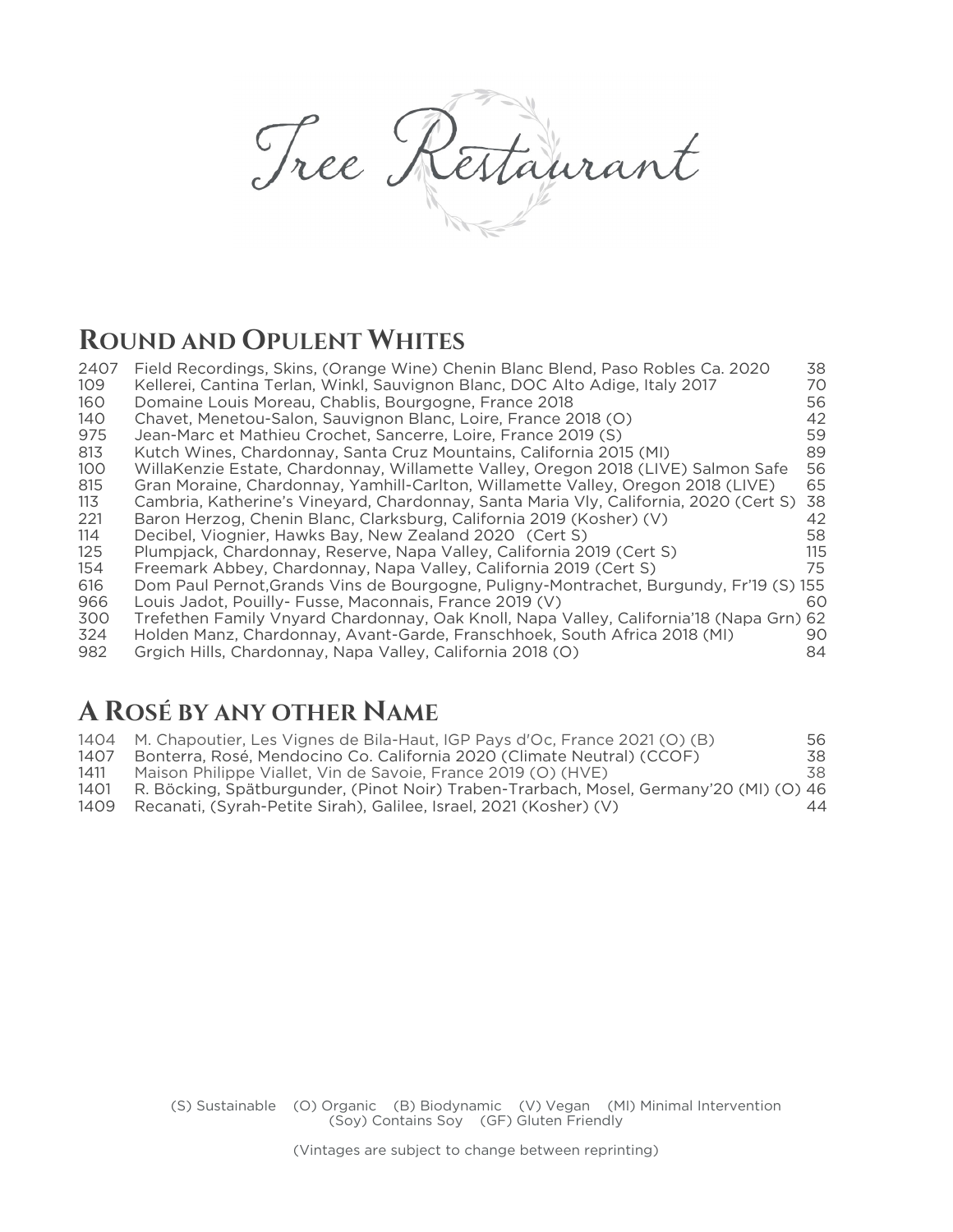Tree Restaurant

# **SPICY AND FRUITY REDS**

| 1323 | Anne Amie Vineyards, Pinot Noir, Winemakers Selection, Willamette Valley, OR 2017 (S) | 59  |
|------|---------------------------------------------------------------------------------------|-----|
| 411  | Belle Glos, Pinot Noir, Eulenloch, Napa Valley, California 2017                       | 52  |
| 433  | Alto Limay by Paul Hobbs, Pinot Noir, Patagonia, Argentina 2018 (S)                   | 40  |
| 258  | Brewer-Clifton, Pinot Noir, Santa Rita Hills, California 2016 (S)                     | 55  |
| 949  | Bodega Malma, Chacra La Papay, Pinot Noir, Patagonia, Argentina 2020 (O)              | 40  |
| 519  | Maggy Hawk, Pinot Noir, Jolie, Anderson Valley, California 2019 (MI)                  | 125 |
| 241  | Penner-Ash, Pinot Noir, Yamhill-Carlton, Willamette Vy, Oregon'18 (LIVE Salmon Safe)  | 125 |
| 1217 | Bonterra, Equinox Red, (Merlot/Petit Syrah) California 2019 (Climate Neutral) (CCOF)  | 38  |

# **SOFT AND INTRIGUING REDS**

| 925  | Terra Pura by Matetic, Pinot Noir, Casablanca Valley, Chile 2020 (O)                       | 42. |
|------|--------------------------------------------------------------------------------------------|-----|
| 308  | Crossbarn by Paul Hobbs, Pinot Noir, Sonoma Coast, California, 2018 (S)                    | 75. |
| 194  | Deloach, Pinot Noir, Russian River Valley, Sonoma, California, 2019 (O)                    | 59  |
| 999  | Arista, Pinot Noir, Russian River Valley, Sonoma Co. California 2018                       | 130 |
| 1071 | Twomey Cellars, Pinot Noir, Russian River Valley, California 2019 (S)                      | 105 |
| 2420 | Aguijón de Abeja, Obrera, Malbec, Patagonia, Argentina 2019 (O)                            | 39. |
| 1028 | WillaKenzie Estate, Pinot Noir, Willamette Valley, Oregon 2018 (LIVE Salmon Safe)          | 70. |
| 183  | Zena Crown Vineyard, Pinot Noir, The Sum, Eola-Amity Hills, Willamette Vly, Or.'17 (S) 155 |     |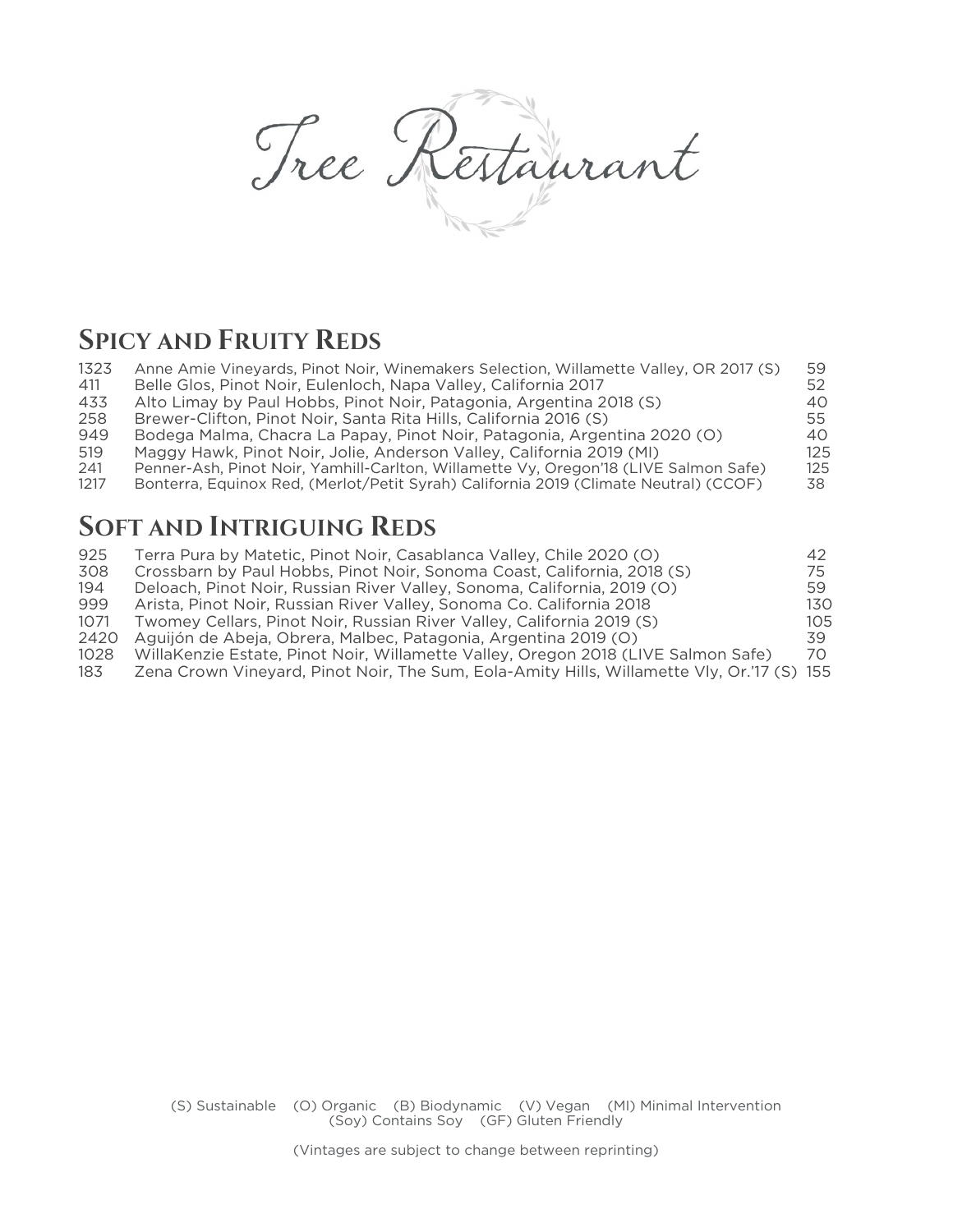Tree Restaurant

# **CLASSIC OLD WORLD REDS**

| 951  | Dipinti, Pinot Noir, DOC Trentino, Italy 2019 (S)                                     | 42   |
|------|---------------------------------------------------------------------------------------|------|
| 165  | Trimbach, Pinot Noir, Reserve, Ribeauvillé, AOC Alsace, France 2018 (O)               | 53   |
| 887  | Cantina Zaccagnini, Montepulciano de Abruzzo, Italy 2016 (V)                          | 38   |
| 466  | Donna Laura Bramosia, DOCG Chianti Classico, Tuscany, Italy 2018 (S)                  | 56   |
| 148  | Domaine Harmand-Geoffroy, Gevrey-Chambertin, En Jouise, Burgundy, France '18 (O)      | 185  |
| 1207 | Mischief & Mayhem, Chambolle -Musigny, Burgundy, France 2012 (O Farmed)               | 240  |
| 2501 | Chateau Grande Mayne, Grand Cru Classes, Saint- Emilion, Bordeaux, France 2014 (S)    | 150  |
| 2417 | Chateau Tour Renaissance, Saint- Emilion, Grand Cru, Bordeaux, France 2018 (O)        | 57   |
| 2224 | Domaine de Chevalier, Grand Cru Classé De Graves, Pessac-Léognan, Bordeaux, Fr.'13    | 175  |
| 997  | Chateau Deyrem Valentin, Margaux, Bordeaux, France 2017 (HVE3)                        | 86   |
| 942  | Bodegas Ollouri, Conde de los Andes, Tempranillo, Rioja Alta, Spain 2015              | 76   |
| 2419 | Donatella Cinelli Colombini, Rosso di Montalcino, DOCG Montalcino, Italy 2018 (O)     | 57   |
| 950  | Muriel, Viñas Viejas, Rioja, Gran Reserva, DOCa Rioja, Spain 2011 (S)                 | 58   |
| 195  | Ruffino, Riserva Ducale, Oro, DOCG Chianti Classico, Gran Selezione, Italy 2017 (MI)  | 89   |
| 947  | Donatella Cinelli Colombini, DOCG Brunello de Montalcino, Italy 2017 (O)              | 89   |
| 924  | Tolaini, Al Passo, Super Tuscan, Toscana, Italy 2018 (O)                              | 62   |
| 2008 | Arcanum, IL Fauno, Super Tuscan, Toscana, Italy 2018 (S)                              | 59   |
| 149  | Recanati, Reserve, Cabernet Sauvignon, David Vineyard, Galilee, Israel 2018 (Kosher)  | 65   |
| 407  | Donatella Cinelli Colombini, Cenerentola, Super Tuscan, Orcia, Italy 2015 (O)         | 84   |
| 222  | Dalton, Canaan, Blend, (Cabernet/Merlot/Shiraz) Galilee, Israel 2021 (Kosher) (S) (V) | 42   |
| 245  | Carmel Winery Shomron, Cabernet Sauvignon, Afula, Israel 2018 (Kosher)                | 32   |
| 2222 | E. Guigal, Chateauneuf du Pape, Rouge, Rhone, France 2016 (V)                         | 11 O |
| 978  | Tenuta Santa Maria, Amarone Della Valpolicella, Reserva, Verona, Italy 2015           | 155  |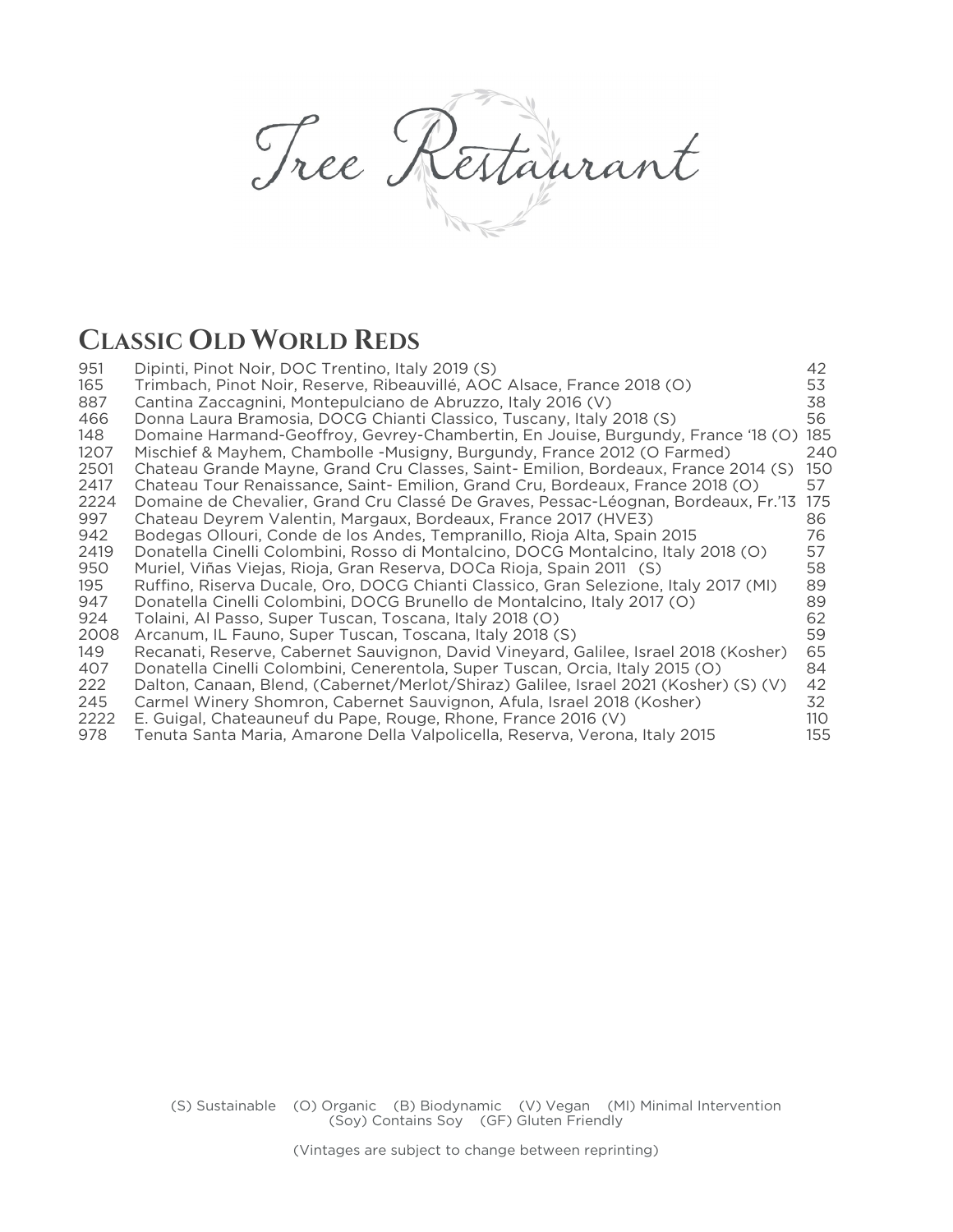Tree K Estaurant

# **TRADITION AND TRAILBLAZERS**

Most Old World Wines are labeled where the grapes are grown. These are often confusing and unfamiliar thus leaving these wonderful wines in storage and forgotten in time. The wines below have been hand chosen based on a philosophy that "Wine is made to go with food". These are small family farmed wines and imported in very limited quantities. Most are unfiltered leaving the true expression of the fruit. Flavor notes have been added to help demystify the selections.

## **FIZZ**

1038 Ermes Pavese, Valle d'Aosta, Colle d Fondo, Italy N/V (MI) (V) Unfiltered/ Subtle Citrus 70 **WHITE**

| 1405<br>714<br>279<br>432 | Ermes Pavese, Blanc de Morgex et de La Salle, DOC Valle d'Aosta, It.'19 (MI) (V) Citrus<br>Terras Gauda, Albariño Blend, O Rosal, Rias Baixas D. O. Spain 2019 (O) Light / Fruity<br>Vina Skaramuca, Posip, Korčula Island, Croatia 2019 (O) Lemon Curd<br>Marenas Vinedo & Bodega, Monteplia, Montilla-Moriles, Spain 2016 (MI) Rich Apple        | 55<br>44<br>36<br>38 |
|---------------------------|----------------------------------------------------------------------------------------------------------------------------------------------------------------------------------------------------------------------------------------------------------------------------------------------------------------------------------------------------|----------------------|
| 531<br><b>RED</b>         | La Banda del Argilico, Verdejo Castilla y Leon, Spain '18 (MI) Green Melon/Wht Peach                                                                                                                                                                                                                                                               | 48                   |
| 200<br>885<br>1011<br>417 | Vina Skaramuca, Plavac Mali, Peljesac Peninsula, Croatia 2018 Red Berries/ Unoaked<br>Alpha Estate, Xinomavro, Hedgehog Vineyard, PDO Amyndeon, Greece 2018 Red Fruit 56<br>Domaine Du Gros' Nore, Bandol, France 2015/19 Black Fruit / Cherry Spice/ Truffle<br>Marenas Vinedo & Bodega, Cerro Encinas, Andalusia, Spain 2017 (MI) Red Fruit /Oak | 36<br>105<br>38      |

| 1223 | Famila Torres, Pergatori Costers Del Segre, D.O. Spain 2017 (O) <i>Dark Fruit/ Oak</i> | 85 |
|------|----------------------------------------------------------------------------------------|----|
| 928  | Tenuta Santa Maria, Pragal, Verona, Italy 2016 Dark Fruit / Oak                        |    |

# **BIG, BOLD AND SASSY REDS**

| 555  | Durigutti, Proyecto, Malbec Las Compuertas, Lujan de Cuya, Argentina 2019 (O) (V)           | 65   |
|------|---------------------------------------------------------------------------------------------|------|
| 899  | Arrowood, Cabernet Sauvignon, Sonoma Estate, Sonoma Co. California 2018 (O)                 | 58   |
| 1311 | Substance, Merlot, Vineyard Collection, Northridge, Wahluke Slope, Washington 2015          | 67   |
| 306  | PlumpJack, Merlot, Napa Valley, California 2018 (O)                                         | 126  |
| 452  | Betz Family Winery Frangin Red Cuvee, Columbia Valley, Washington 2014 (S)                  | 58.  |
| 1022 | Penfolds, Koonunga Hill, Shiraz/Cabernet, S. Australia 2019 (AWISSP) (Cert S)               | 36   |
| 655  | Betz Family Winery, Clos de Betz, Red Blend, Columbia Valley, Washington 2014 (S)           | 105  |
| 1081 | Archimedes, Cabernet Sauvignon, Alexander Valley, California 2015 (S)                       | 12 O |
| 273  | Tikal, Natural, Malbec-Syrah, Vista Flores, Mendoza, Argentina 2018 (B)                     | 44   |
| 710  | Neyers Vineyards, Zinfandel, Vista Luna, Borden Ranch, St Helena, Calif.'18 (MI) (V) (O) 52 |      |
| 227  | Bogle Family Vineyards, Phantom, (Old Vine Zin, P Syrah), California '18 (Cert S) (V)       | 46.  |
| 144  | Michael David Winery, Zinfandel, Freakshow, Lodi, California 2019 (Cert S) (V)              | 45   |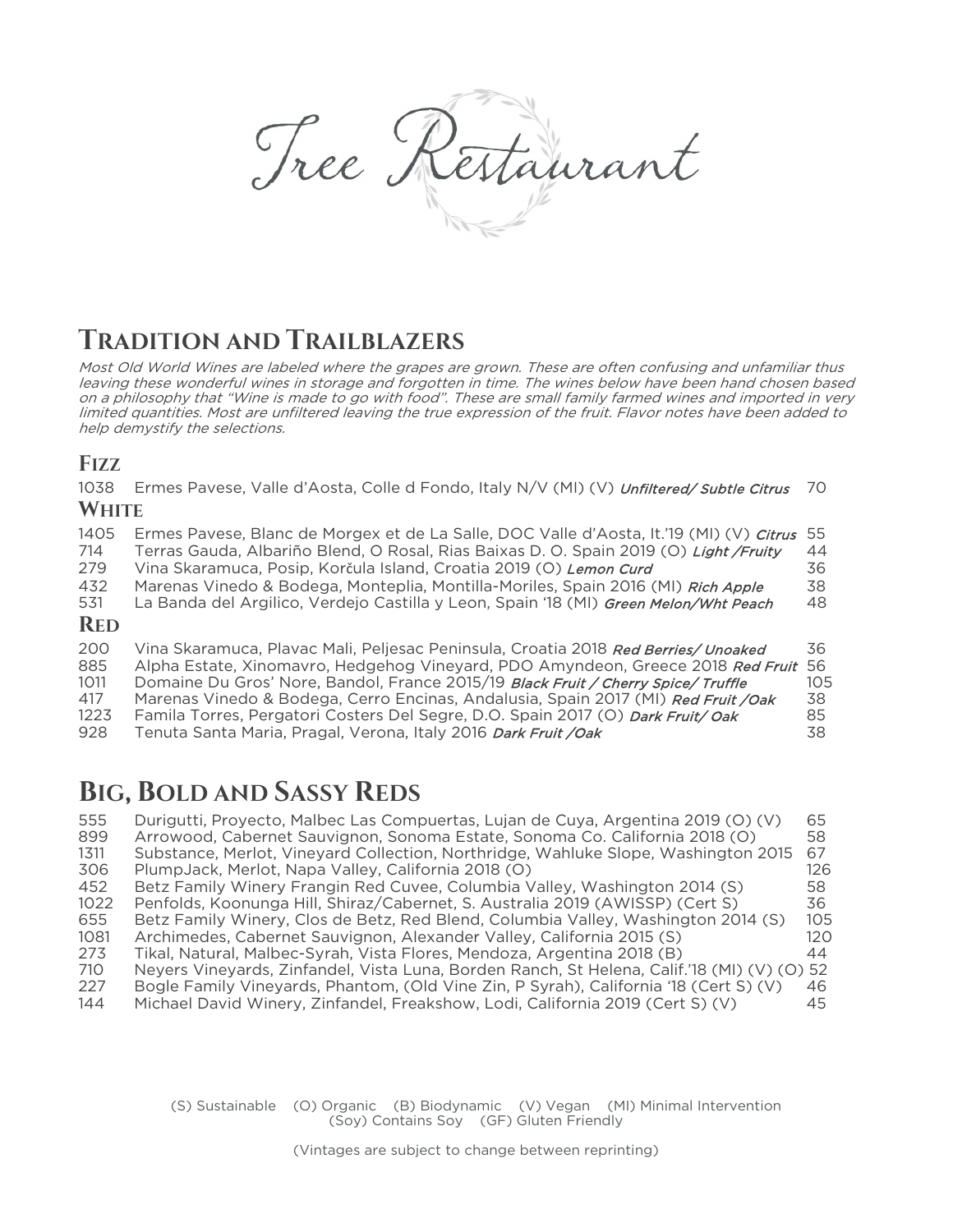Tree Restaurant

# **NAPA CABS**

| 147  | Chateau Montelena, Calistoga, Napa Valley 2019 (V) (NAPA Green)              | 110 |
|------|------------------------------------------------------------------------------|-----|
| 513  | Paul Hobbs, CrossBarn, Napa Valley 2017 (V)                                  | 93  |
| 626  | Signorello Estate, Napa Valley, 2014 (Unfiltered) (V)                        | 200 |
| 338  | Groth, Oakville, Napa Valley 2017 (S)                                        | 125 |
| 996  | Hewitt Vineyard, Rutherford, Napa Valley 2016 (S)                            | 165 |
| 247  | Cade Winery, Howell Mountain, Napa Valley 2017 (O)                           | 210 |
| 134  | Trefethen Family Vineyard, Oak Knoll District, Napa Valley 2018 (NAPA Green) | 89  |
| 962  | Mt. Brave, Mt Veeder, Napa Valley 2015 (MI)                                  | 160 |
| 1012 | Fisher Vineyards, Coach Insignia, Napa Valley 2015 (O)                       | 230 |
| 995  | Freemark Abbey Winery, Oakville, Napa Valley 2017 (S)                        | 120 |
| 133  | Paradigm Winery, Oakville, Napa Valley 2017 (CCOF)                           | 165 |

## **LOCALLY FARMED….INTERNATIONALLY LOVED**

## **FIZZ**

| 1039<br>1015                                           | Galen Glen, Sparkling Riesling, Bubbly Blanc, Andres Pennsylvania N/V (S)<br>Dr. Konstantin Frank, Brut, Finger Lakes, New York, N/V (Dry Farmed) (S)                                                                                                                                                                                                                                                                                                           | 36<br>45                         |
|--------------------------------------------------------|-----------------------------------------------------------------------------------------------------------------------------------------------------------------------------------------------------------------------------------------------------------------------------------------------------------------------------------------------------------------------------------------------------------------------------------------------------------------|----------------------------------|
| <b>WHITE</b>                                           |                                                                                                                                                                                                                                                                                                                                                                                                                                                                 |                                  |
| 1302<br>1301<br>154<br>986<br>105<br>817<br><b>RED</b> | Dr Konstantin Frank, Rkatsiteli, Finger Lakes, New York 2017 (Dry Farmed) (S)<br>Dr Konstantin Frank, Grüner Veltliner, Finger Lakes, New York 2017 (Dry Farmed) (S)<br>Galen Glen, Fossil, Riesling, Andreas Pennsylvania 2020 (Dry) (S)<br>Maple Springs, New Leaf, American White (Viognier, Muscat, S Blanc), 2019 (V)<br>Karamoor Estate, Viognier, Fort Washington, Pennsylvania 2018<br>Maple Springs, Chardonnay, Pennsylvania 2019 (Light Oak) (S) (V) | 36<br>33<br>38<br>32<br>36<br>38 |
| 883                                                    | Dr Konstantin Frank, Old Vines Pinot Noir, Finger Lakes, New York '18 (Dry Farmed)(S) 45                                                                                                                                                                                                                                                                                                                                                                        |                                  |

 Maple Springs, Pinot Noir, Bechtelsville, Pennsylvania 2018 (S)(V) 60 Maple Springs Vineyard, Syrah, Pennsylvania 2017 (S) (V)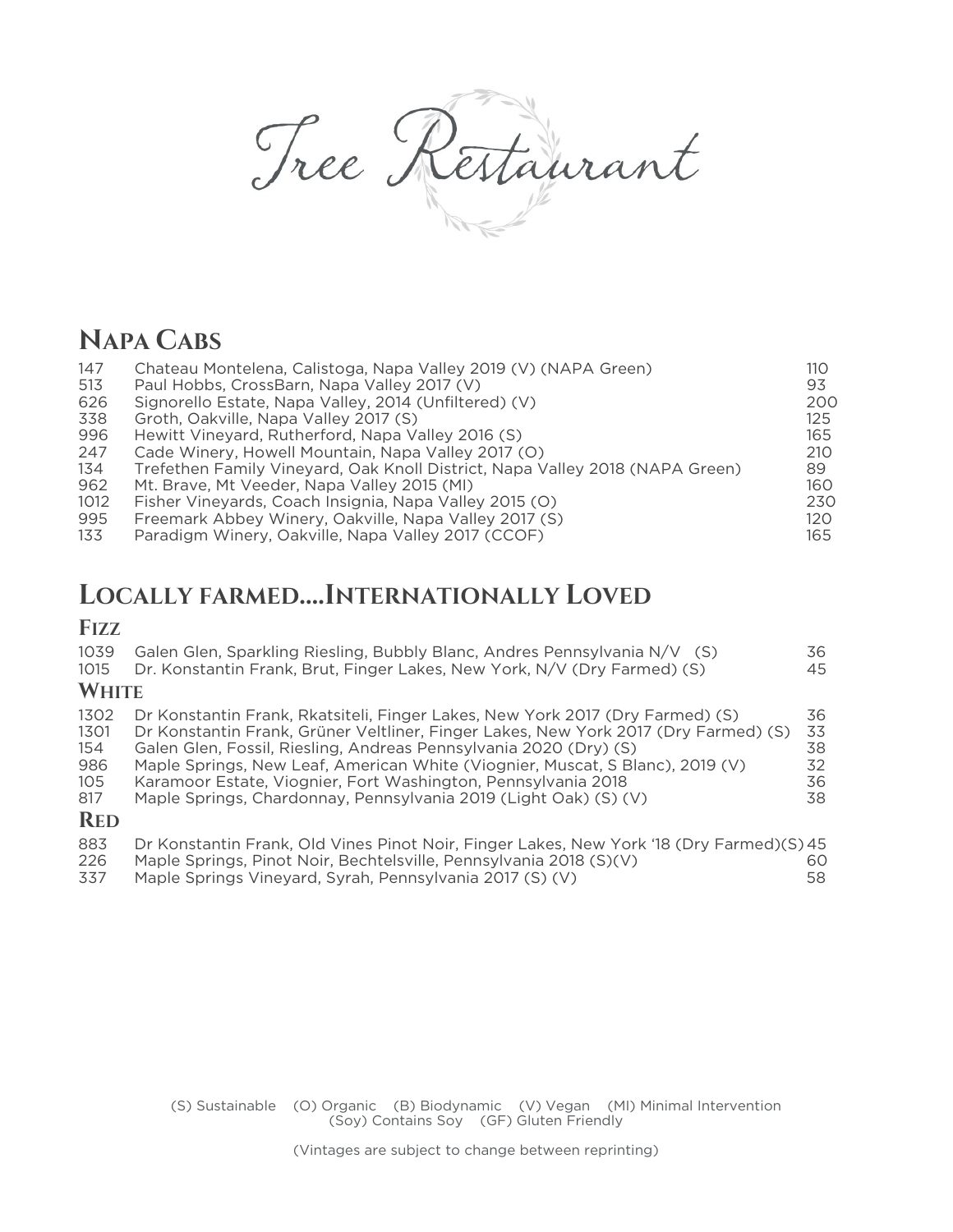Tree Restaurant

# **HALF AS MUCH-Wine for two**

| Piper-Heidsieck, Monopole, Cuveé Brut, Champagne, France N/V (HVE)                    | 53 |
|---------------------------------------------------------------------------------------|----|
| Trimbach, Riesling, Ribeauvillé, AOC Alsace, France (Dry) 2018 (O) (V)                | 36 |
| Domaine Philippe Raimbault, Sancerre, Apud Sariacum, Sancerre, France 2018 (Cert HVE) | 32 |
| Cakebread, Chardonnay, Napa Valley, California 2019 (Napa Green) (Cert Bee Friendly)  | 53 |
| Louis Jadot, Beaujolais - Village, Beaune, France 2018 (V)                            | 28 |
| Rocca della Macia, DOCG Chianti Classico, Italy 2018 (S)                              | 28 |

# **TWICE THE JOY- 1.5L- Majestic Magnum**

| 786  | Ontannon, Rioja Crianza, Rioja, Spain 2016 (O)                        | 78. |
|------|-----------------------------------------------------------------------|-----|
| 1083 | Castlefeder, Tucum, Pinot Blanco, Alto Adige, Italy 2016 (V)          |     |
| 785  | Tolaini, Al Passo, Super Tuscan, Toscana, Italy 2014 (O) (V)          | 99  |
| 787  | Kenwood, Jack London, Cabernet Sauvignon, Sonoma, California 2017 (S) | 105 |
|      |                                                                       |     |

# **A LITTLE SOMETHING SPECIAL – Limited availability**

#### **White**

| 1209<br>484<br>141<br>865<br>1081<br>1306<br>431<br>651<br><b>RED</b> | Emile Beyer, Tradition, Pinot Gris, AOC Alsace, France 2018 (O)<br>Trimbach, Clos Ste Hune, Riesling, Ribeauvillé, AOC Alsace, France 2012 (O) (V)<br>Chapoutier, Schieferkopf, Gewürztraminer, AOC Alsace, France 2014 (O)<br>Matetic, EQ, Sauvignon Blanc, San Antonio Valley, Chile 2018 (B)<br>Grgich Hills, Fume Blanc (Sauvignon Blanc), Napa, California 2018 (O)<br>Desparada, Sauvignon Blanc, Amphora, Santa Barbara, California 2016<br>Chateau Montelena, Chardonnay, Calistoga, Napa Valley, California '18 (NAPA Green)<br>Hyde De Villaine, Chardonnay, Hyde Vineyard, Carneros, Napa Valley, Calif 2018 (MI) | 45<br>400<br>74<br>45<br>62<br>70.<br>125<br>160 |
|-----------------------------------------------------------------------|------------------------------------------------------------------------------------------------------------------------------------------------------------------------------------------------------------------------------------------------------------------------------------------------------------------------------------------------------------------------------------------------------------------------------------------------------------------------------------------------------------------------------------------------------------------------------------------------------------------------------|--------------------------------------------------|
| SS <sub>7</sub>                                                       | The Mascot by Harlan Estate, Red Wine, Napa Valley, California 2015 (O)                                                                                                                                                                                                                                                                                                                                                                                                                                                                                                                                                      | 275                                              |
| 521                                                                   | Verite, La Joie, Cabernet Sauvignon, Sonoma County, California 2015 (MI)                                                                                                                                                                                                                                                                                                                                                                                                                                                                                                                                                     | 500                                              |
| 524                                                                   | Signorello Estate, Padrone, Cabernet Sauvignon, Napa Valley, California 2014 (V)                                                                                                                                                                                                                                                                                                                                                                                                                                                                                                                                             | 375                                              |
| 527                                                                   | PlumpJack, Cabernet Sauvignon, Estate, Oakville, Napa Valley, California 2018 (O)                                                                                                                                                                                                                                                                                                                                                                                                                                                                                                                                            | 300                                              |
| SS5                                                                   | Silver Oak, Cabernet Sauvignon, Alexander Valley, California '17 (LEED) (Napa Green)                                                                                                                                                                                                                                                                                                                                                                                                                                                                                                                                         | 165                                              |
| 244                                                                   | Cain Five, Spring Mountain District, Napa Valley, California 2008 (O)                                                                                                                                                                                                                                                                                                                                                                                                                                                                                                                                                        | 260                                              |
| 904                                                                   | Grgich Hills Estate, Zinfandel, Napa Valley, California 2013 (O)                                                                                                                                                                                                                                                                                                                                                                                                                                                                                                                                                             | 84                                               |
| SS9                                                                   | Matetic, Syrah, San Antonio Valley, Chile 2013 (O) (B)                                                                                                                                                                                                                                                                                                                                                                                                                                                                                                                                                                       | 178                                              |
| 891                                                                   | E Pira & Figli, Cannubi, Barolo, DOCG Barolo, Italy 2015 (O) (V)                                                                                                                                                                                                                                                                                                                                                                                                                                                                                                                                                             | 195                                              |
| 400                                                                   | K Vintners, The Hustler, Syrah, Walla Walla, Washington 2009 (MI) (V)                                                                                                                                                                                                                                                                                                                                                                                                                                                                                                                                                        | 280                                              |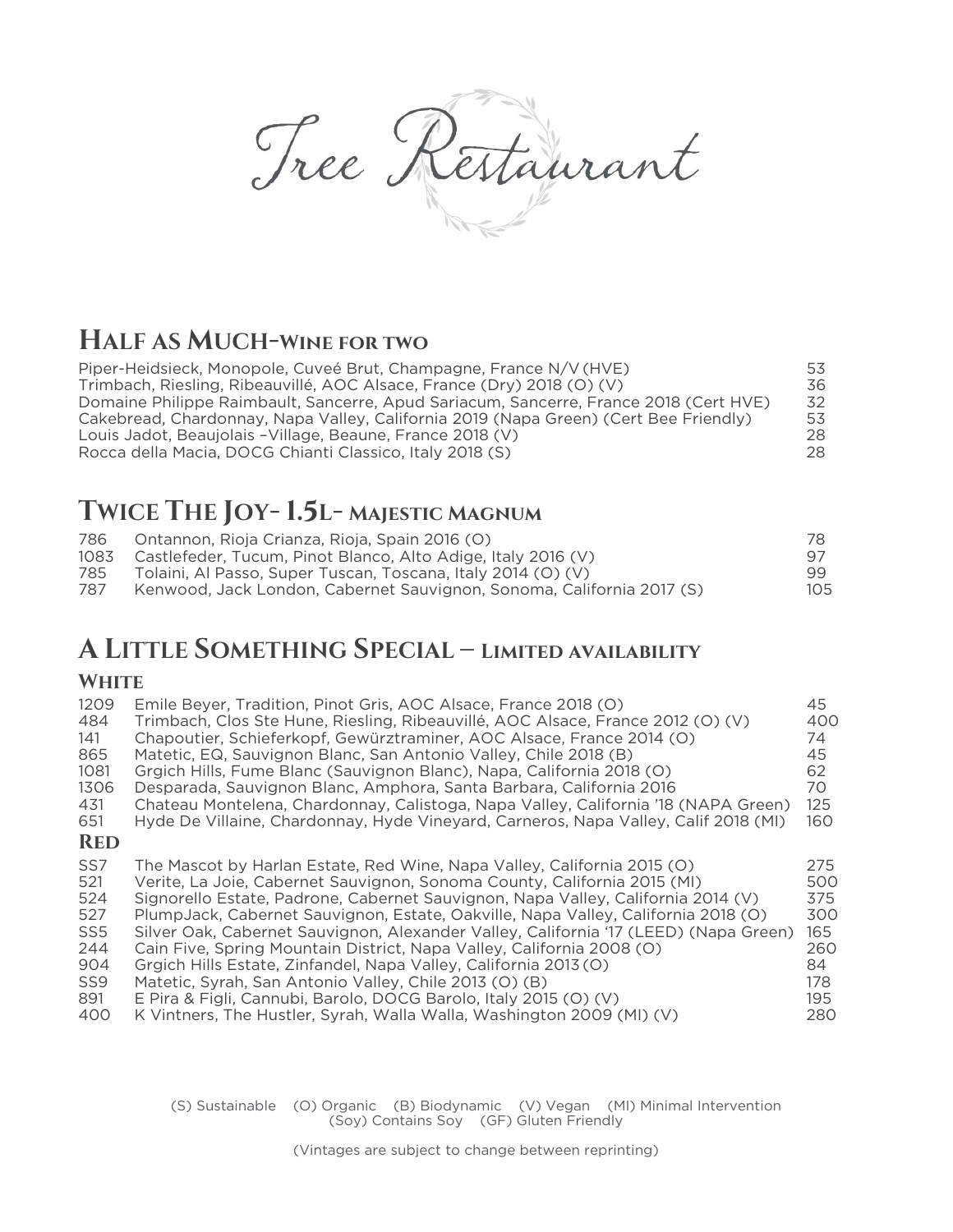Tree Restaurant

# **Sweet Sips, Drinkable Desserts & Whisk(e)y**

| <b>DESSERT WINE</b>                                                                                                                                                                  |                              |
|--------------------------------------------------------------------------------------------------------------------------------------------------------------------------------------|------------------------------|
| Emotions, De La Tour Blanche, Sauternes, France (HVE) (O)<br>Elk Cove Vineyards, Ultima, Ice Wine, Willamette Valley, Oregon 2016 (O)                                                | \$14<br>\$15                 |
| THREE SMALL SIPS TO COMPLIMENT YOUR DESSERT                                                                                                                                          | \$16                         |
| Emotions, De La Tour Blanche, Sauternes, France (HVE) O)<br>Elk Cove Vineyards, Ultima, Ice Wine, Willamette Valley, Oregon 2016 (O)<br>Taylor Fladgate 10 Year Tawny Port, Portugal |                              |
| <b>PORT</b>                                                                                                                                                                          |                              |
| Taylor Fladgate 10 Year<br>Taylor Fladgate 30 Year<br>Taylor Fladgate 40 Year<br>Dows Late Bottled Vintage 2016                                                                      | \$14<br>\$28<br>\$35<br>\$16 |
| <b>100 YEARS OF PORT</b>                                                                                                                                                             | \$32                         |
| One ounce each Graham's Special Tawny Port (10 Year, 20 Year, 30 Year, 40 Year)                                                                                                      |                              |
| <b>DESSERT COFFEES</b>                                                                                                                                                               |                              |
| <b>COFFEE NUDGE</b>                                                                                                                                                                  | \$14                         |
| Five Farms Irish Cream / Borghetti Coffee Liqueur / Torres 10 Year Brandy / Whipped Cream (GF)                                                                                       |                              |
| <b>TRADITIONAL IRISH COFFEE</b>                                                                                                                                                      | \$14                         |
| Slane Triple Cask Irish Whiskey / Cream d' Menthe / Whipped Cream (GF)                                                                                                               |                              |
| <b>FRENCH SOMBRERO</b>                                                                                                                                                               | \$14                         |
| Mozart Dark Chocolate Liqueur / Borghetti Coffee Liqueur / Whipped Cream (GF)                                                                                                        |                              |

**Try these coffees iced as a drinkable dessert**

(S) Sustainable (O) Organic (B) Biodynamic (V) Vegan (MI) Minimal Intervention (Soy) Contains Soy (GF) Gluten Friendly